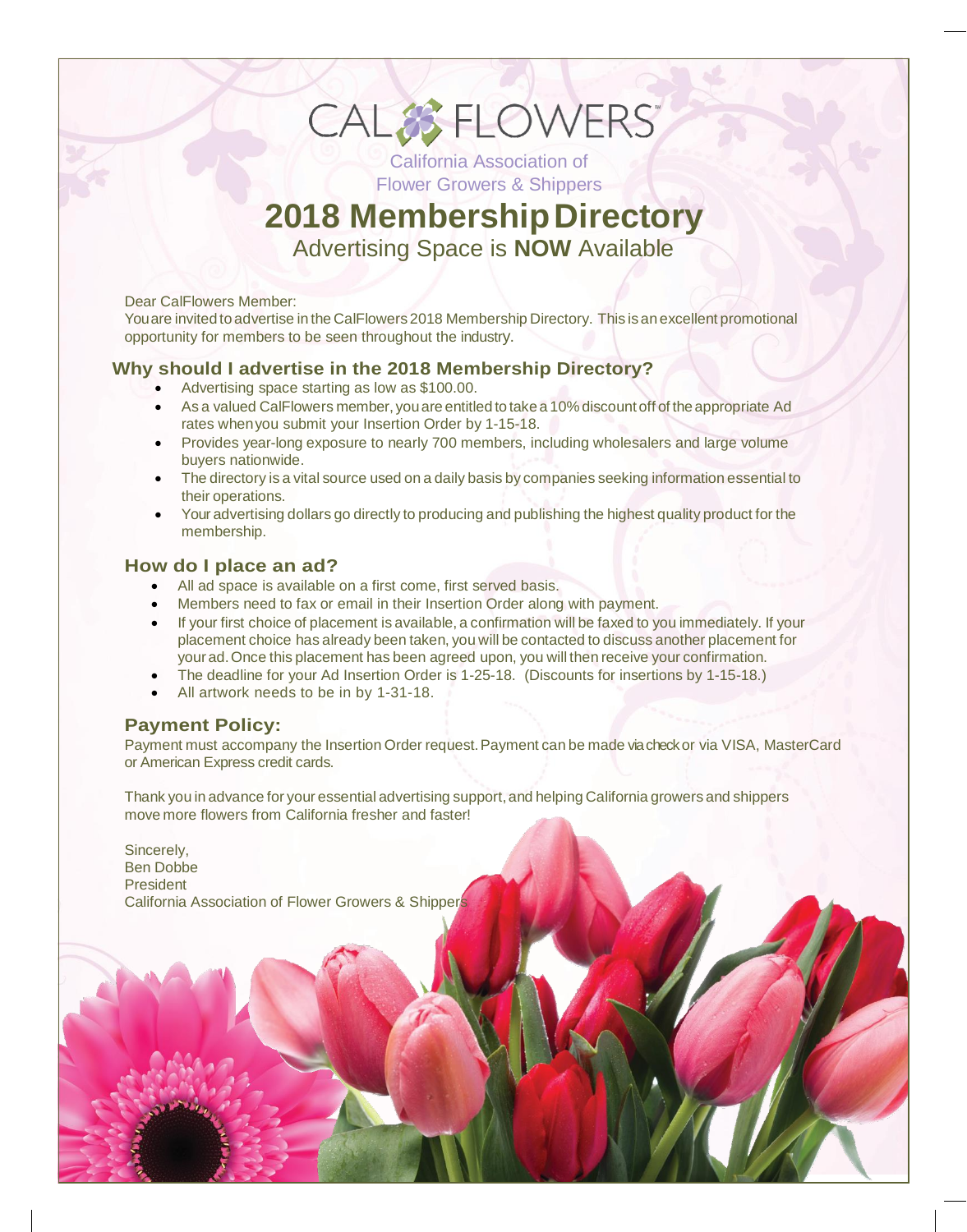### Artwork Specifications

#### **Digital File Submission**

All materials submitted electronically are subject to review by the production department. Macintosh formatted CD's are preferred.

#### **Artwork Deadline**

All artwork for your ad must be in our office no later than 1-31-18.

#### **Email**

Advertisers may email their zipped files electronically to Linda Long: [linda@cafgs.org](mailto:linda@cafgs.org)

#### **U.S. Mail**

Send CD with proof to: Linda Long **CalFlowers** 1500 41st Avenue, Suite 240 Capitola, CA 95010 Ph (831) 479-4912 Fax (831) 479-4914 [linda@cafgs.org](mailto:linda@cafgs.org)

#### **Artwork Specs**

All files must be in CMYK or black and white mode. All files must be 300 dpi or higher. Build bleed into document size with crop marks. File transfer either email or CD. Please zip all email transfers.

#### **Acceptable File Formats**

PROVIDE A PROOF WITH DIGITAL FILE (PDF PROOF ACCEPTED) a PC/ Mac PDF/Acrobat "Press Ready" with crops a PC/ Mac TIFF - Must be 300dpi or higher with crops a PC/ Mac Illustrator EPS (all fonts outlined and all images need to be embedded) with crops a PC/ Mac JPEG – Must be 300dpi or higher with crops

#### **Certified Color Press Proof**

All ads will be printed to the density indicated in the file unless a certified color press proof is provided. Valid types of color proofs include Match prints, Fujiproof, or digital proofs such as Iris. Laser, ink-jet, or color copy proofs are acceptable for identification purposes only. If a valid color proof is not provided but is desired, we will produce one at an additional production charge. All spot colors will be converted to CMYK and will not match perfectly to a spot color, however we will do our best.

#### **Production Charges**

Artwork, copy changes, film conversion,other prep work are billed by the hour.An estimate will be provided if you choose to use this service.